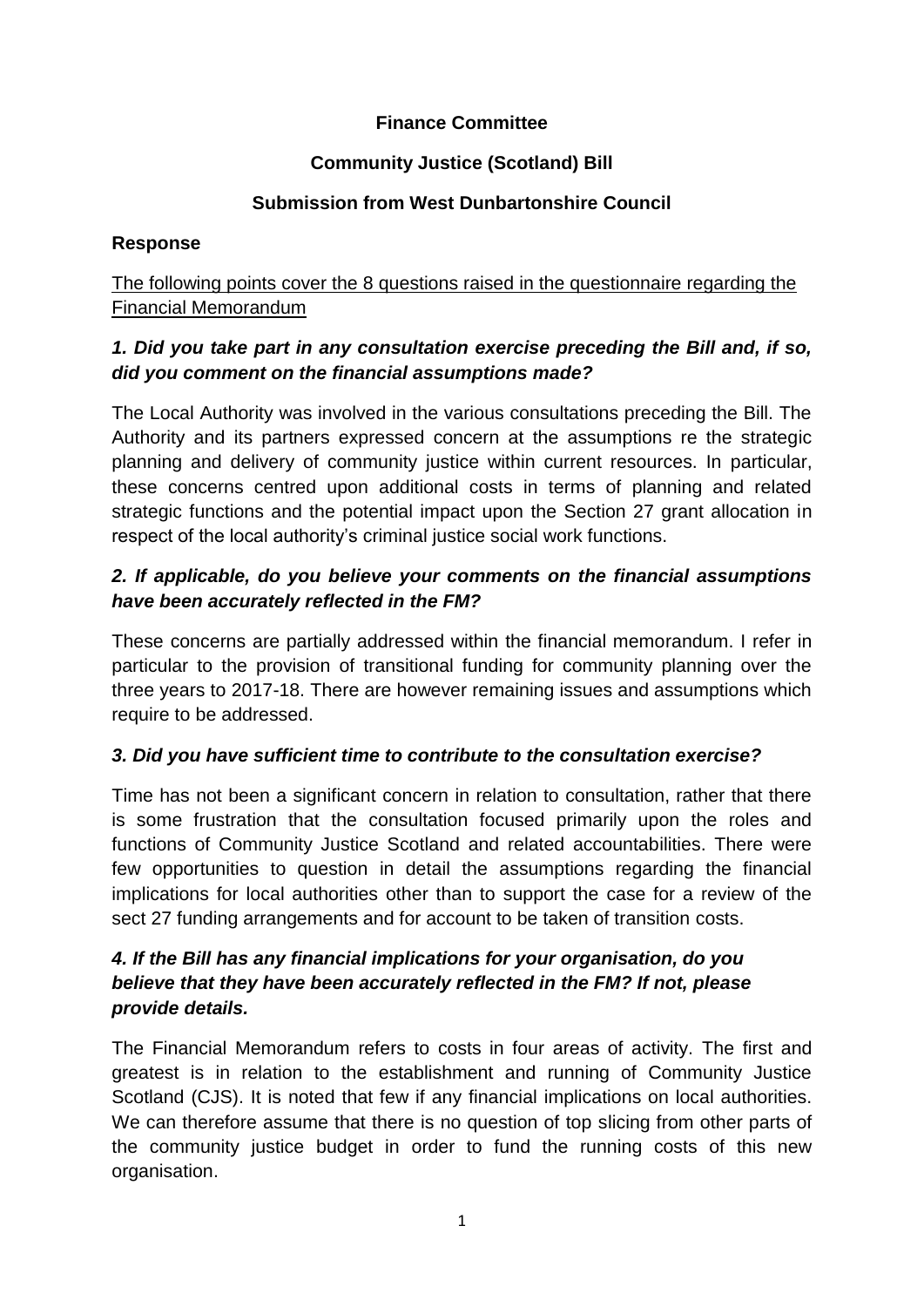- (a) There are potentially more modest costs associated with the preparation, publication etc. of the national strategy for community justice falling primarily upon the Scottish Government. There is an acknowledgement that there may some resource implications for local authorities which will require to be accommodated within existing responsibilities for improving community outcomes. That the new arrangements for the planning and delivery of community justice add considerably to these responsibilities is not acknowledged.
- (b) The comments above, with regard to the costs in relation to their role in the preparation and review of the national strategy, also apply to the local authority role in supporting the preparation and subsequent review of the national performance framework for community justice.
- (c) The Scottish Government's transitional support for community planning is welcome and recognises the need for additional capacity within local authorities to prepare for the new strategic planning and service delivery landscape and engage with a range of partners some of whom will have their own capacity issues. It is noted that the transitional funding is expected to be available for three years, subject to review following the outcome of the UK Comprehensive Spending Review. There is an assumption that over the course of the transition period the capacity established by this funding will be absorbed by Community Justice partners. There appears to be little practical logic in this position, the burden of which would fall principally upon local authorities.
- (d) The remaining costs addressed in the memorandum refer to those associated with inspections led by the Care Inspectorate. Pending further work it is anticipated that these will be met within existing resources. There are additional one off costs associated with the dis-establishment of Community Justice Authorities which relate mainly to pension and severance costs which would not fall to local authorities. It is assumed that the existing resources referred to doesn't mean funds currently allocated to Local Authorities to fund Criminal Justice activity.

#### *5. Do you consider that the estimated costs and savings set out in the FM are reasonable and accurate?*

The estimates set out in the memorandum appear to be reasonable but only in terms of certain assumptions regarding the capacity of local authorities, and partner organisations, to accommodate the costs from within current resources, which themselves are subject to change over the period of transition. The development, maintenance and strengthening of partnerships within and in the case of this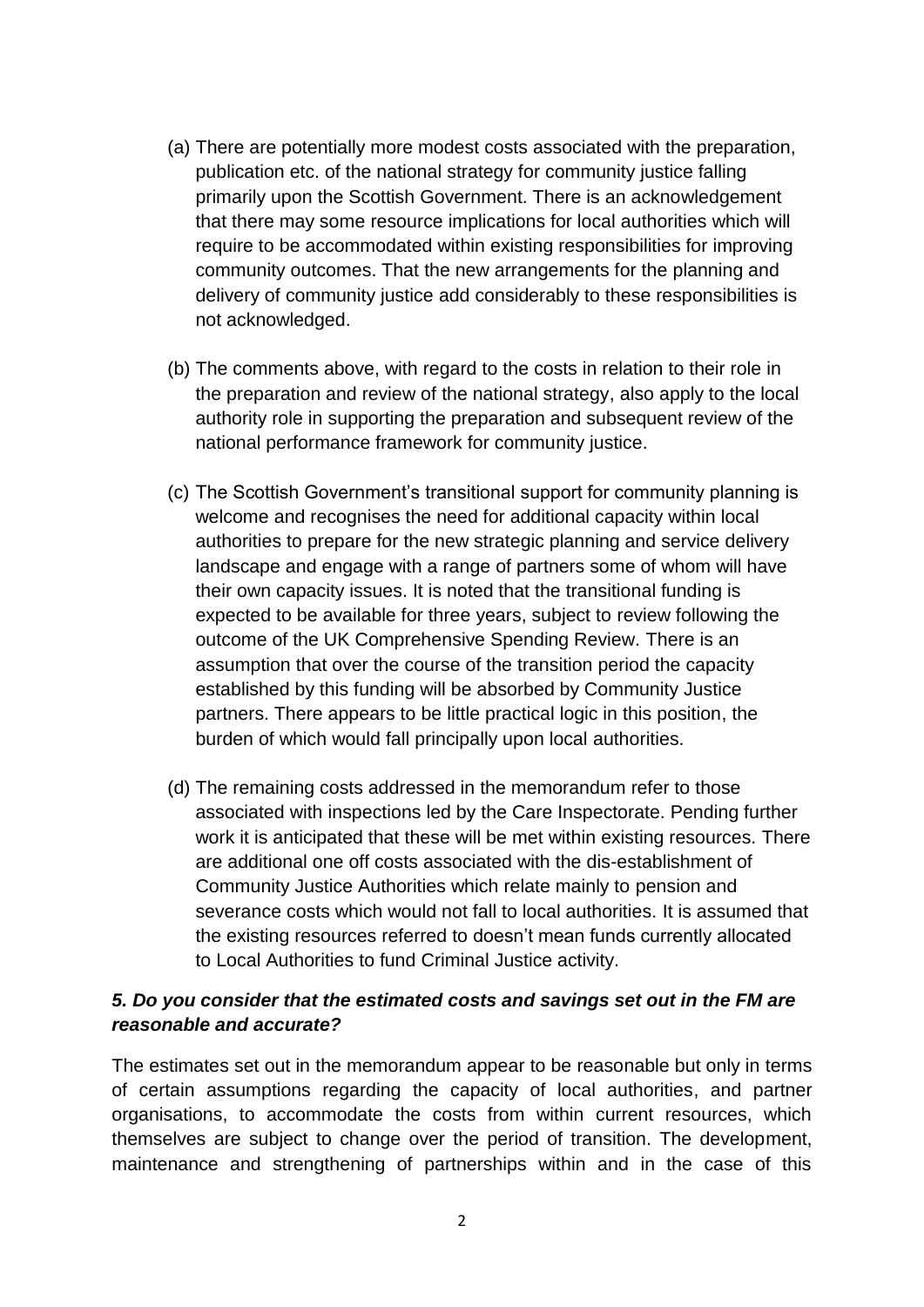authority across local authority boundaries, with statutory and third sector partners is immensely rewarding in terms of positive outcomes but is critically predicated upon having the capacity to analyse, identify and plan with partners in relation to local need. The opportunity presented by the Bill to take this forward could be lost if the resources required to undertake this work are not available.

# *6. If applicable, are you content that your organisation can meet any financial costs that it might incur as a result of the Bill? If not, how do you think these costs should be met?*

The transitional funding allocated to support community planning is welcome and will assist in terms of engagement with partners and development of local outcome improvement plans. However, on considering the terms of the Financial Memorandum in conjunction with the Policy Memorandum, in relation to the Bill there are certain assumptions which require clarification. First, the Financial Memorandum assumes that the involvement of community planning partners in the provision of current community justice services can be transferred or translated into the new landscape through a re-allocation of existing resources. This assumes that these resources will exist for the duration of the transition period and beyond. This assumption takes no account of the challenge facing local authorities in terms of existing/developing operational and strategic demands. Second, the policy memorandum refers to the role of the CPP (and by definition, local authority) in terms which place the principal responsibility for planning and reporting on the local authority, notwithstanding a duty to co-operate on partners. This takes the responsibilities for community planning into significant new areas which if not adequately resourced, could result in a loss of the potential benefits of local planning and delivery. There could also be a risk that in such a scenario the burden of planning and reporting would fall by default upon local authority Criminal Justice Social Work.

It is this authority's view that there should, over the period of transition funding, be an evaluation of the nature and extent of costs for local authorities in relation to the resourcing of their new responsibilities.

# *7. Does the FM accurately reflect the margins of uncertainty associated with the Bill's estimated costs and with the timescales over which they would be expected to arise?*

I refer to the comments above (5). The memorandum is limited in scope and does not take account of the long term cost to local authorities beyond the period of transition up to 2017-18.